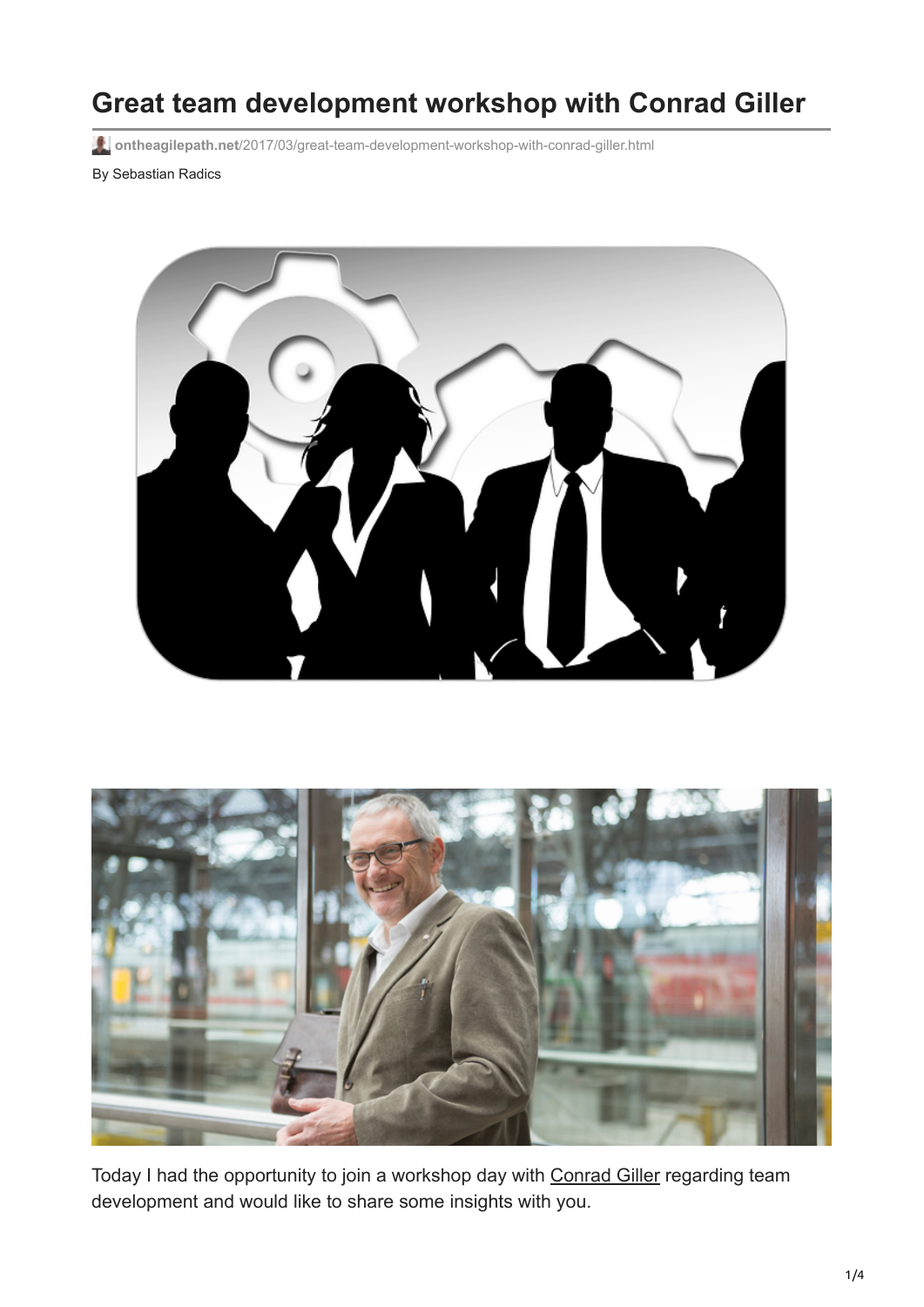If you would like to learn much more about team development phases you should join Conrad's session. It provides a deep overview about the Tuckman team phases that you cannot get from a book or a presentation. Ideally made for ScrumMasters and Agile Coaches who would like to get in touch with their teams much better and use these phases and provided analysis to help the group becoming a team.

I like the combination of 5 dysfunctions and the Tuckman team phases and Conrads [approach to have a common discussion base by analyzing the great movie Remember](https://en.wikipedia.org/wiki/Remember_the_Titans) the Titans and mapping scenes to team phases.

A combination with real cases from our daily situations provided a chance to apply the models and get expert hints and facilitation directly from Conrad as an expert in areas like team development and conflict management.

## **Some key learnings**

- Try to think in the teams eye (and not in the coach eye).
- Take notes on concrete **observations** (and not already rephrased terms that don't reflect the originally observation). This makes it much more likely that you can address problems with the team by using concrete situations. Clear observations show problems in a much more dramatic way.
- When using games to illustrate something use a debriefing where you abstract takeaways in a way that it gets usable in the teams daily business (remove all the connections to the game).
- Establish rules based on concrete examples and situations in the team. Not all at once but better one by one when needed. **Event based rule setup**
- Learn more about body language to learn observing the signals of introverts better.
- **Appreciation by observation** and working with these observations.
- It needs strong one-on-one contact with every team member. One can solve topics much better in direct conversations instead of all team discussions.
- Sense for possible majority in smaller rounds.
- Don't invest too much time in discussing about values in a generic way but make them visible by everyones story from past working experiences.
- Use tools/games to discover the levels behind the surface.
- Coaching: Asking the right stupid questions at the best fitting situation.
- A team can hardly reflect on the Agile Coaches work when doing it right. It should feel like they did it on their own. (And this is a challenge for the Agile coach not to get in the center)
- **Check for the teams values** and not just your own to derive actions.
- **Ensure fast integration of new team members** and clear good byes for leaving members. Take your time. Appreciation and Thank you!
- It's the agile coach job to communicate observations.
- Work with hypotheses create them and check what's behind.
- Remove "war" language. It's not about fighting and winning above others. Better ask: **What does she miss at the moment? What is their need?**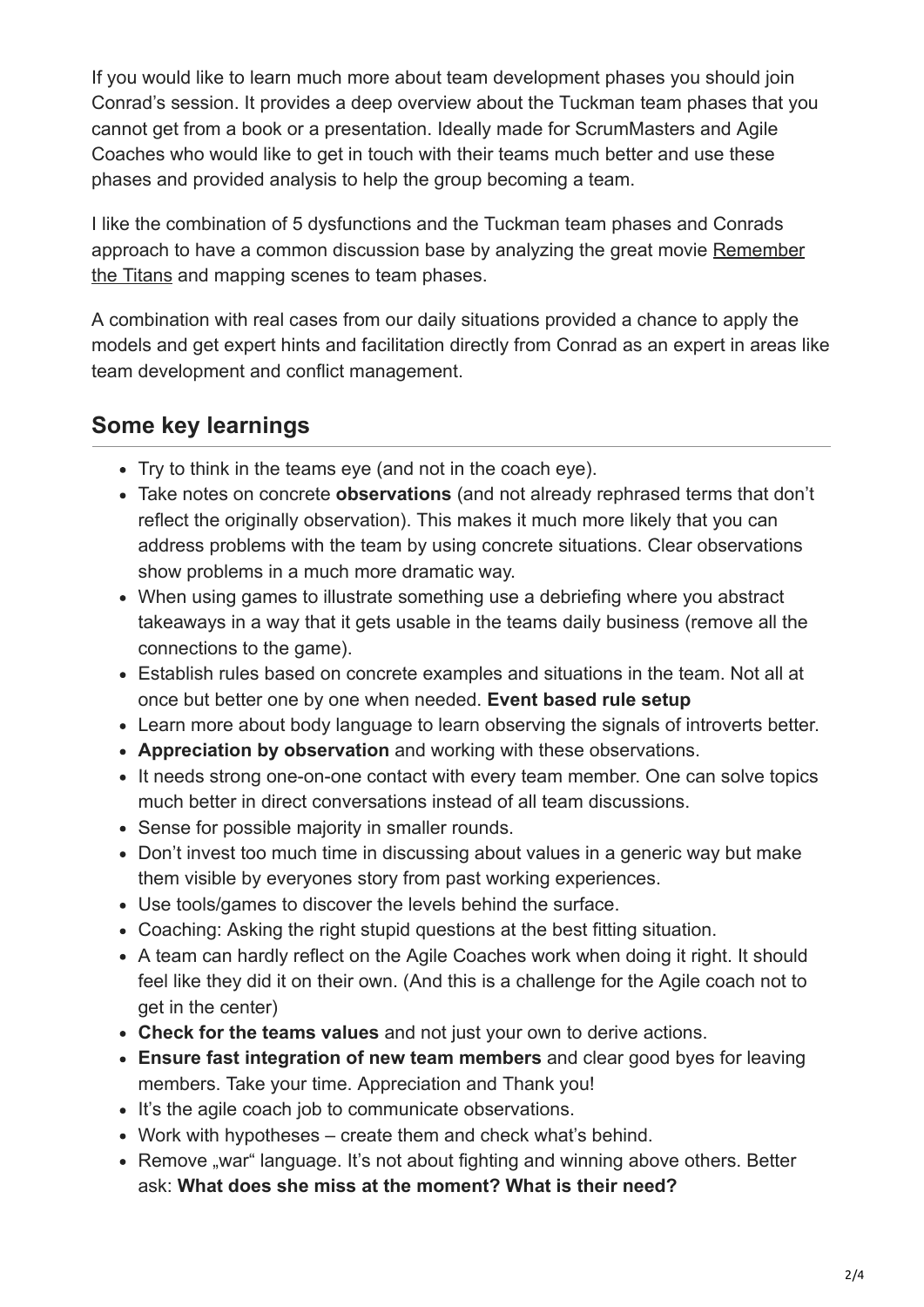- Use **clear and acceptable information/sentences** instead of either not binding and blurry or scarce and confronting versions.
- Relegation needs to parts one sender and one receiver. You need to check both sides.

What's the most beautiful memory of your work so far?

Love it! Leave It! Or change it!

Who is the one that can give me appreciation?

How many percent of your work do you enjoy? (<70% as an indicator that this person is going to leave soon)

#### **Tuckman Phase 0: Orientation**

What's the point?

- Provide all information you already have at hand, early and transparent for everyone involved in the team.
- As clear as possible and as much as possible
- Don't try to hide things as this just sets the ground for too many assumptions
- Make the phase between initial information and start of the project as small as possible
- It's about speculations and rumors and with proper actions you invest in building trust and engagement

#### **Tuckman Phase 1: Forming**

Who are the others?

Work is a means to an end

- Get to know each other
- This phase is all about trust and as an agile coach you work on establishing a culture for having discussions and engagement
- You cannot expect great work results already. Work just is about getting to know another more deeply!
- Learn about strengths and weaknesses.
- High individual need for security.
- Rules are still to early to be remembered later on.
- Get to know the influencers and what is at stake for everyone. Use wise interventions where you consider your role observations.
- Foster two-people-communications (its to early to bring topics to the team level)
- Fnsure fairness

#### **Tuckman Phase 2: Storming**